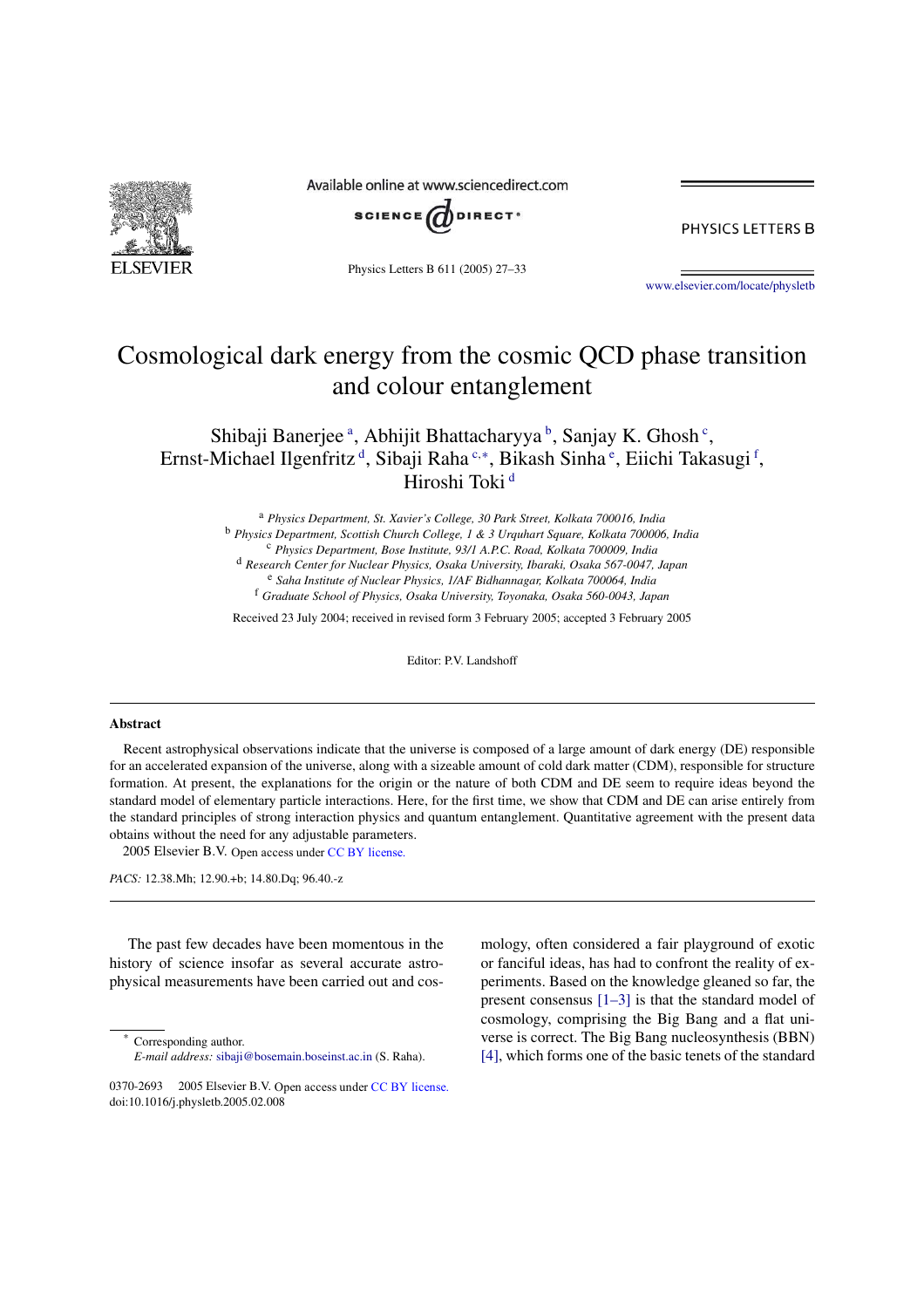model, shows that baryons can at most contribute  $\Omega_B$  $(\equiv \rho_B/\rho_c, \rho_c$  being the present value of closure density  $\sim 10^{-47}$  GeV<sup>4</sup>)  $\sim 0.04$ , whereas structure formation studies require that the total (cold) matter density should be  $\Omega_{CDM} \sim 0.23$ . Matter contributing to CDM is characterized by a dust-like equation of state, pressure  $p \approx 0$  and energy density  $\rho > 0$  and is responsible for clustering on galactic or supergalactic scales. Dark energy (DE), on the other hand, is smooth, with no clustering features at any scale. It is required to have an equation of state  $p = w\rho$  where  $w < 0$  (ideally  $w = -1$ ), so that for a positive amount of dark energy, the resulting negative pressure would facilitate an accelerated expansion of the universe, evidence for which has recently become available from the redshift studies of type IA supernovae [3,5]. For a flat universe  $\Omega \sim 1$ ,  $\Omega_{\rm DE} \sim 0.73$  [6] implies that  $\rho_{\rm DE}$  today is of the order of  $10^{-48}$  GeV<sup>4</sup>.

There is no consensus within the community about the origin or the nature of CDM or DE. It has been argued that given the BBN limit of  $\Omega_B \sim 0.04$ , CDM cannot be baryonic; as a result, various exotic possibilities, all beyond the standard model  $SU(3)_c \times SU(2) \times$  $U(1)$  of particle interactions, have been suggested. The situation is even more complicated for DE. The most natural explanation for DE would be a vacuum energy density, which a priori would have the correct equation of state  $(w = -1)$ . This possibility, however, is beset with the insurmountable difficulty that for any known (or conjectured) type of particle interaction, the vacuum energy density scale turns out to be many orders of magnitude larger than the present critical density. A trivial, but aesthetically displeasing, way out could be to a priori postulate a small cosmological constant. On the other hand, there exists in the recent literature a large number, too many to cite in this Letter, of speculative suggestions, all substantially beyond the standard model. Apart from being non-standard, all these pictures require large (perhaps unacceptable) amounts of fine-tuning, as these authors themselves admit. It thus appears that one needs a second set of magic, in addition to the one needed for CDM, to explain DE. In this Letter, we show that there can indeed be *Magic Without Magic*; there is no need to go beyond the standard model  $SU(3)_c \times SU(2) \times U(1)$ to understand the nature of CDM and DE. They can both arise from the same process of the cosmic quark– hadron phase transition occurring during the microsecond epoch after the Big Bang, provided we admit the existence of quantum entanglement for a strongly interacting system. Even though entanglement in quantum mechanics has been established both theoretically and experimentally, there is till date no evidence of such effects in strong interaction. We, however, postulate that being a quantum mechanical property, it would also occur in strong interactions too; more on this later on. Towards the end of this work, we shall a posteriori argue that it could have been anticipated that the quantum chromodynamic vacuum was the natural solution for the dark energy problem.

The role of phase transitions [7] in the early universe has been recognized to be of paramount importance. In the strong interaction (quantum chromodynamics) sector, there is expected to be a distinct phase transition separating the confined (hadronic) phase from the deconfined (quark–gluon plasma) phase. In the early universe, this phase transition is predicted to occur during the microsecond epoch after the Big Bang. The order of this phase transition is at present an open issue. While it may be of second order or even a continuous transition (cross-over) in the laboratory, the cosmic phase transition could most likely be of first order, as has been forcefully argued [8–10]. In what follows, we shall tacitly assume it to be of first order. We shall return to this issue later on. Other crucial ansatzes in our scenario include that the universe is overall colour neutral at all times, which we believe nobody would argue with, and that baryogenesis is complete substantially before the QCD transition epoch and that the baryon number is an integer. The significance of these requirements would hopefully become obvious from what follows. Together with the assumption of quantum entanglement, the above picture is capable of explaining both dark matter and dark energy, as we shall argue below.

A first order phase transition can be described through a bubble nucleation scenario, as depicted in Fig. 1. At temperatures higher than the critical temperature  $T_c$ , the coloured quarks and gluons are in a thermally equilibrated state in the perturbative vacuum (the quark–gluon plasma). The total colour of the universe is neutral (i.e., the total colour wave function of the universe is a singlet). It is strongly believed from QCD analysis that this thermally equilibrated phase of quarks and gluons exhibits collective plasma-like behaviour, referred to in the literature as the quark–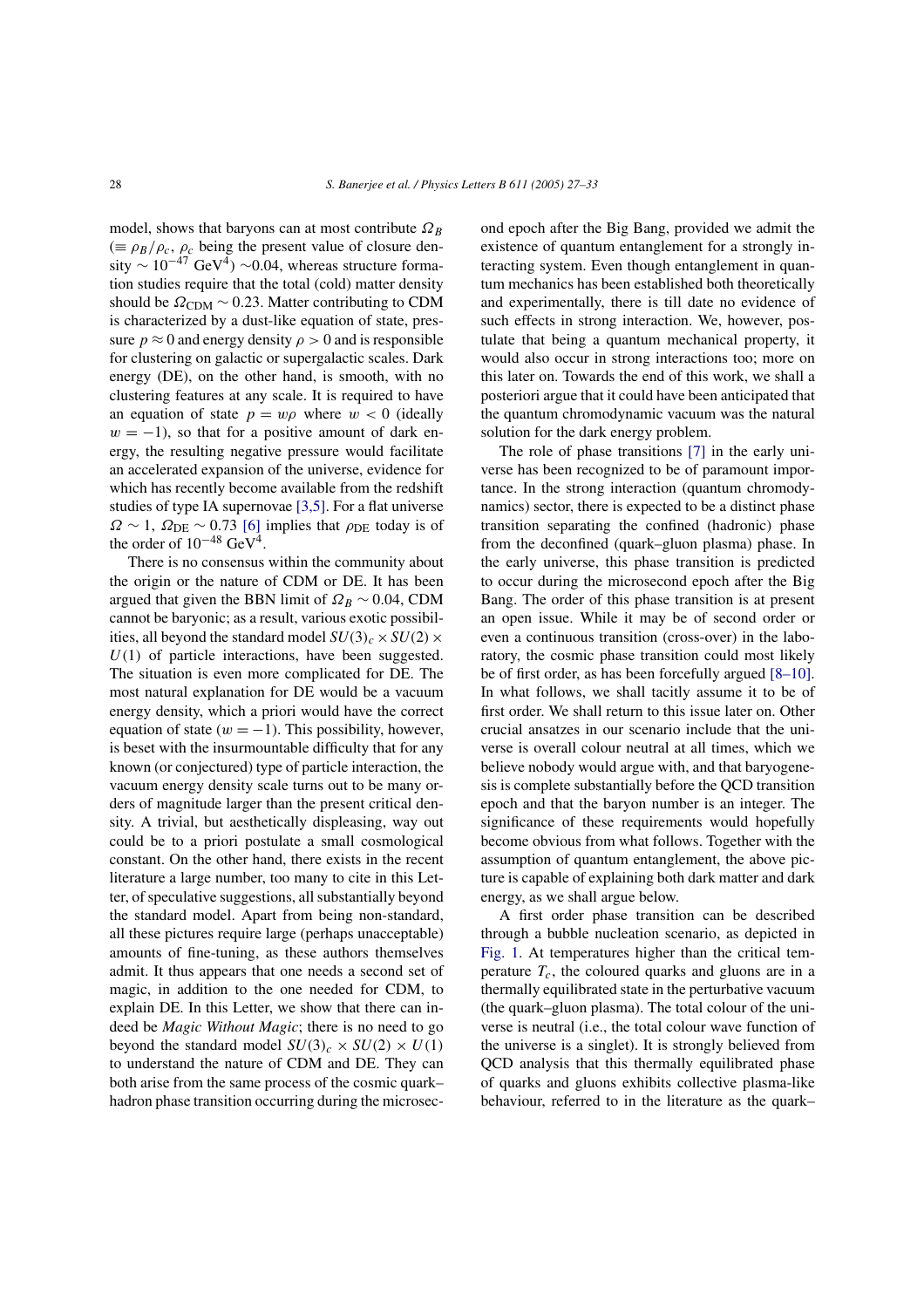

Fig. 1. Schematic diagram of the first order cosmic quark–hadron transition. For explanation of the symbols, see text.

gluon plasma or QGP. Then, as  $T_c$  is reached and the phase transition starts, bubbles of the hadronic phase, denoted by grey circles, begin to appear in the quark– gluon plasma, grow in size and form an infinite chain of connected bubbles (the percolation process). At this stage, the ambient universe turns over to the hadronic phase in which the constituents (protons and neutrons) are denoted by small open circles. (Mesons are omitted from the diagram, as they do not carry any conserved quantum numbers, as opposed to the baryons.) Within this hadronic phase, the remaining high temperature quark phase gets trapped in large bubbles (denoted by big coloured and shaded circles). As is well known, this process is associated with a fluctuation in the temperature around  $T_c$ ; the bubbles of the hadronic phase can nucleate only when the temperature falls slightly below  $T_c$ . The released latent heat raises the temperature again and so on. It is thus fair to assume that the temperature of the universe remains around  $T_c$  at least upto percolation.

Witten [9] argued some time ago that the net baryon number contained in these trapped false vacuum domains (TFVD) could be many orders of magnitude larger than that in the normal hadronic phase and they could constitute the absolute ground state of strongly interacting matter. It has been shown [11] that if these TFVDs possess baryon number in excess of  $10^{42-44}$ , they would be stable on cosmological time scales and would form the so-called strange quark nuggets (SQN). In such situations, they would have spatial radii ∼ 1 m, while their spatial separation would be  $\sim$  300 m. TFVDs with baryon number less than this would evaporate into normal baryons quite rapidly, much before BBN starts. (To distinguish the baryon number contained in SQNs from that participating in BBN, we denote the SQN matter as quasibaryonic.) The SQNs could evolve [12] to primordial structures of approximate solar mass, which should manifest themselves as the massive compact halo objects (MA-CHO), discovered [13,14] through gravitational microlensing in the Milky Way halo in the direction of the Large Magellanic Cloud (LMC). If all the CDM is taken to be in the form of MACHOs, then their estimated abundance in the Milky Way halo is seen to correspond to the observed optical depth [12].

In all these considerations, the explicit role of colour, the fundamental charge of strong interaction physics, has been glossed over. It has been tacitly assumed that in a many-body system of quarks and gluons, colour is averaged over, leaving only a statistical degeneracy factor for thermodynamic quantities. In this Letter, we argue that such simplification may have led us to overlook a fundamentally important aspect of strong interaction physics in cosmology.

Considering the heterogeneous readership at whom this Letter is aimed, it may be worthwhile to elaborate on the situation in some detail. In the QGP, all colour charges are neutralised within the corresponding Debye length, which turns out to be  $\sim \frac{1}{g_s(T)T}$ , where  $g_s$  is the strong coupling constant. If this Debye length is smaller than a typical hadronic radius, then hadrons cannot exist as bound states of coloured objects. The lifetime of the QGP may be roughly estimated by the temperature when the Debye screening length becomes larger than the typical hadronic radius, and formation of hadrons as bound states of coloured objects becomes possible.

Since the size of the universe is many orders of magnitude larger than the Debye length, the requirement of overall colour neutrality is trivially satisfied.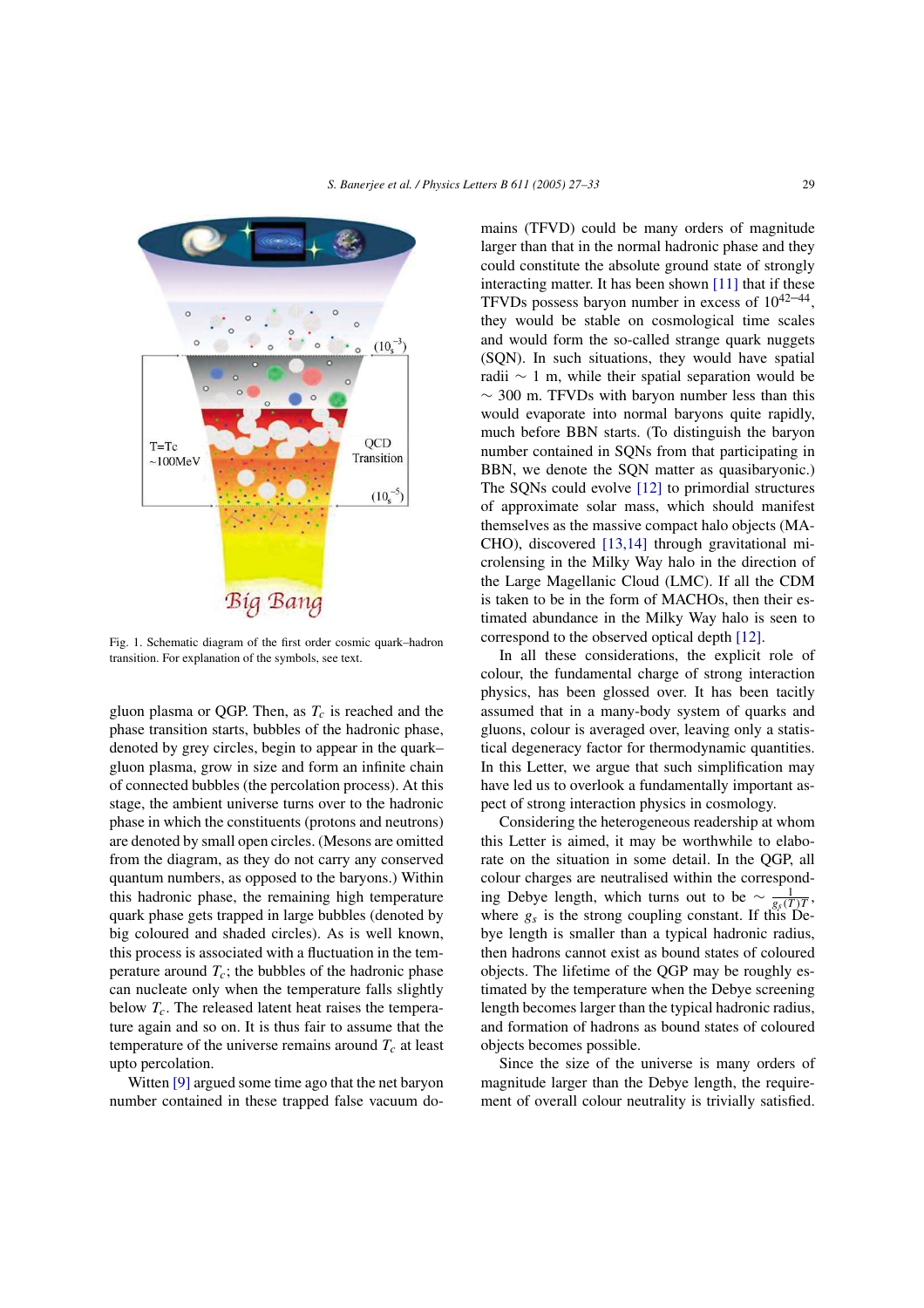Another condition required for the existence of the QGP would be the occurrence of sufficient number of colour charges within the volume characterised by the Debye length; otherwise the collective behaviour responsible for the screening would not be possible. For the cosmic QGP, these conditions are satisfied till temperatures ∼ 100–200 MeV, the order of magnitude for the critical temperature for QCD.

In the light of the above, one would argue that all the physics of the QGP is contained within a Debye length. A quick estimate would show that upto  $T_c$ , the Debye length is less than a fermi and the total number of colour charges (including quarks, antiquarks and gluons) within the corresponding volume is greater than 10. Note, however, our emphasis on the second ansatz above, that the baryogenesis has already taken place much before  $T_c$  is reached and the value of  $n_b/n_\gamma \sim 10^{-10}$  has already been established. Firstly, it has to be realised that this baryon number is carried in quarks at this epoch, so that the net quark number  $(N_a - N_{\overline{a}})$  in the universe at all times is an exact multiple of 3. The net quark number within a Debye volume then turns out to be  $\sim 10^{-9}$ . Thus, to ensure overall colour neutrality and an integer baryon number, one must admit of long-range correlations beyond the Debye length in the QGP, the quantum entanglement property [15], which was identified as an essential feature of quantum mechanics by Schrödinger in as early as 1927 but was experimentally established only recently.

Let us then consider the process of the cosmic quark–hadron phase transition from the quantum mechanical standpoint of colour confinement. As already mentioned, the colour wave function of the entire universe prior to the phase transition must be a singlet, which means it cannot be factorized into constituent product states; the wave functions of all coloured objects are completely entangled [15] in a quantum mechanical sense. (It may be mentioned at this juncture that the requirement of the entangled colour singlet wave function of the universe also ensures the integer baryon number for any non-zero baryon chemical potential. A quick group theoretic analysis would show that one must have net quark numbers in exact multiples of 3, irrespective of the number of quarks, antiquarks and gluons.) In such a situation, the universe is characterized by a vacuum energy corresponding to the perturbative vacuum of quantum chromodynamics (QCD). As the phase transition proceeds, locally colour neutral configurations (hadrons) arise, resulting in gradual decoherence of the entangled colour wave function of the entire universe. Note that the coloured objects within the hadrons are entangled among themselves but not with those in the rest of the universe. This amounts to a proportionate reduction in the perturbative vacuum energy density, which goes into providing the latent heat of the transition, or in other words, the mass and the kinetic energy of the particles in the non-perturbative (hadronic) phase. (It should be mentioned here that the vacuum energy of the nonperturbative phase of QCD is taken to be zero; more on this later.) In the quantum mechanical sense of entangled wave functions, the end of the quark–hadron transition would correspond to complete decoherence of the colour wave function of the universe; the entire vacuum energy would disappear as the perturbative vacuum would be replaced by the non-perturbative vacuum. It must be emphasized that this is an example of decoherence through a classical mechanism; the phase transition leads to a different quantum state with different entanglement property.

Combining these observations with the formation of TFVDs as discussed above, it is obvious that in order for the TFVDs to be stable physical objects, they must be colour neutral. This is synonymous with the requirement that they all have integer baryon numbers, i.e., at the moment of formation each TFVD has net quark numbers in exact multiples of 3. For a statistical process, this is, obviously, most unlikely and consequently, most of the TFVDs would have some residual colour at the percolation time, as shown in Fig. 1. (This is not at all inconsistent with the screening of colour within a Debye length, even if the size of the TFVD is much larger than the Debye length. It is well known from the study of the elctromagnetic plasma that whenever a boundary occurs in the plasma, the charge neutrality condition is violated over a small length of the order of the Debye length at the boundary, the plasma sheath effect.) Then, on the way to becoming colour singlet (shaded large grey circles), they would each have to shed one or two coloured quarks, as depicted.

Thus, the end of the cosmic QCD phase transition corresponds to a situation where there would be a few coloured quarks, separated by spacelike distances. It has to be noted that such a large separation, appar-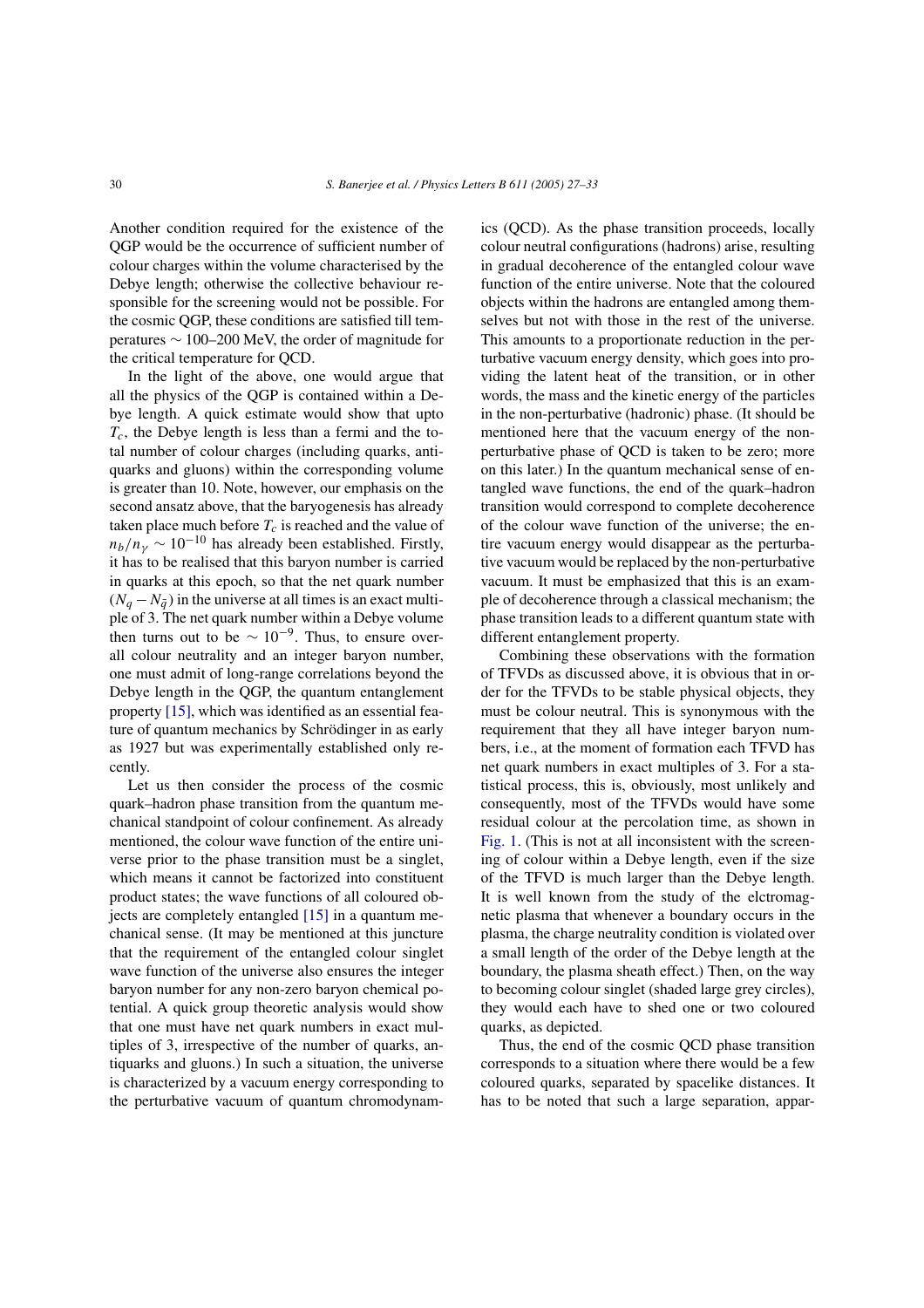ently against the dictates of QCD, is by no means unphysical. The separation of coloured TFVDs occurs at the temperature  $T_c$ , when the effective string tension is zero, so that there does not exist any long range force. By the time the TFVDs have evolved into colour-neutral configurations, releasing the few orphan coloured quarks in their immediate vicinity, the spatial separation between these quarks is already too large to allow strings to develop between them; see below. (It should be emphasized here that such a situation could not occur in the laboratory searches for quark– gluon plasma through energetic heavy ion collisions. There the spatial extent of the system is of the order of a few fermi and the reaction takes place on strong interaction time scales.) Therefore, the orphan quarks must remain in isolation. In terms of the quantum entanglement and decoherence of the colour wave function, this would then mean that their colour wave functions must still remain entangled and *a corresponding amount of the perturbative vacuum energy would persist in the universe*. In this sense, the orphan quarks are definitely not in asymptotic states and no violation of colour confinement is involved. If we naively assume that the entanglement among these orphan quarks imply collective behaviour like a plasma, then one can estimate the corresponding Debye screening length for this very dilute system of quarks, which would still be governed primarily by the temperature. At temperatures of  $∼ 100$  MeV, the scale would be a few fm, much smaller than the mutual separation between the orphan quarks; thus the formation of bound states of orphan quarks would be impossible.

There does not exist any way to calculate this persisting, or even the full, perturbative vacuum energy, from first principles in QCD. For the latter quantity, one may adopt the phenomenological Bag model [16] of confinement, where the Bag parameter B  $(\sim (145 \text{ MeV})^4)$  is the measure of the difference between the perturbative and the non-perturbative vacua. Thus we can assume that at the beginning of the phase transition, the universe starts out with a vacuum energy density B, which gradually decreases with increasing decoherence of the entangled colour wave function. A natural thermodynamic measure of the amount of entanglement during the phase transition could be the volume fraction ( $f_q \equiv V_{\text{colour}}/V_{\text{total}}$ ) of the coloured degrees of freedom; at the beginning,  $f_q$  is unity, indicating complete entanglement, while at the end, very small but finite entanglement corresponds to a tiny but non-zero  $f_q$  due to the coloured quarks. Accordingly, the amount of perturbative vacuum energy density in the universe at any time is the energy density  $B$  times the instantaneous value of  $f_q$ ; within the scenario discussed above, the remnant perturbative vacuum energy at the end of the QCD transition would just be  $Bf_{q,0}$ , where  $f_{q,0}$  is due solely to the orphan quarks. An order of magnitude estimate for  $f_{q,O}$  can be carried out in the following straightforward manner. On the average, each TFVD is associated with 1 orphan quark so that the number  $N_{a,O}$  of orphan quarks within the horizon volume at any time is about the same as the number  $N_{\text{TFVD}}$  of TFVDs therein. It is well known from the study of percolating systems [17] that percolation is characterized by a critical volume fraction  $f_c \sim 0.3$  of the high temperature phase. In the present case, this would require  $f_q$  in the form of TFVDs to be  $\sim$  0.3. Following the ansatz of Witten [9] that the most likely length scale for a TFVD is a few cm, one can estimate  $N_{\text{TFVD}}$  (and hence  $N_{q,0}$ ) within the horizon at the percolation time of about 100  $\mu s$  [8] to be about  $10^{18-20}$ . The inter-TFVD separation comes out to be  $\sim 0.01$  cm at that time. (It is obvious that the orphan quarks, separated by distances of 0.01 cm, cannot develop colour strings between them, even if there is some non-zero string tension generated at temperatures slightly lower than  $T_c$ .) Then, if we naively associate an effective radius of  $\sim 10^{-14}$  cm (estimated from  $\sigma_{qq} = \frac{1}{9}\sigma_{pp}$ ,  $\sigma_{pp} \sim 20$  mb) with each orphan quark, we obtain

$$
f_{q,O} \sim N_{q,O} \frac{v_{q,O}}{V_{\text{total}}} \sim 10^{-42} - 10^{-44}
$$

(where  $v_{q,Q}$  is the effective volume of an orphan quark), so that the residual pQCD vacuum energy comes out to be in the range  $10^{-46}$ – $10^{-48}$  GeV<sup>4</sup>, just the amount of DE.

Admittedly, the preceding estimate is somewhat crude; nevertheless, the simple and natural assumptions that have led to this value ensure that it cannot be very wrong. An alternate treatment within a slightly more microscopic model also leads to the same estimate, as we show now.

The problem of finding an effective inter-quark potential at large  $r$  from QCD is well known. In the spirit of the phenomenological string model for a quark– antiquark system (mesons), one expects a linear po-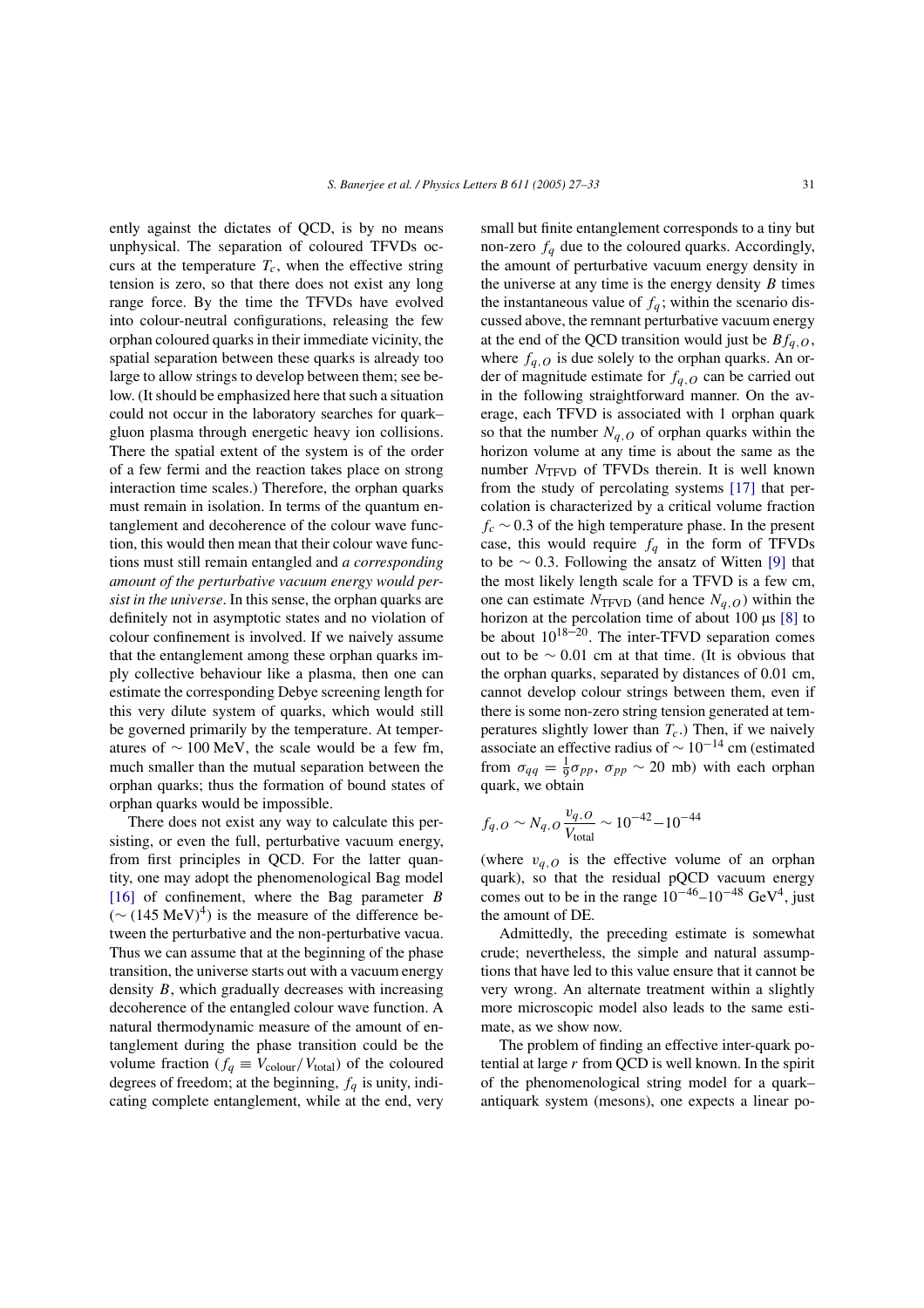tential. It was shown by Richardson [18] some time ago that one can postulate an effective coupling constant of QCD which gives the usual leading order form at high  $Q^2$  (small r) but can be carried over to small  $Q^2$  (large r) limit without going through the singularity. The potential derived from such prescription yields a linear potential in the large  $r$  limit. This "standard" form of interaction is, unfortunately, not applicable in the context of the present analysis since here we are interested in the dynamics of interaction in a dilute many body quark system, where there may not be any antiquarks and certainly no mesons. It may, however, be recalled that a phenomenological prescription for incorporating the effect of confinement in such systems was proposed many years ago [19], through the use of a density dependent effective quark mass  $m_a \sim 1/n_a$  in the low density sector. This prescription has been used extensively by a number of authors to study the properties of quark matter. In addition, Plümer and Raha [20] showed quite some years ago that such a behaviour of the effective mass was consistent with a running coupling constant which behaved like  $\alpha_s \sim 1/\log(1+Q^4/A^4)$ . Note that this expression agrees with the familiar perturbative form (leading order) for large  $Q^2$ , just like the Richardson case but has a very different large r behaviour. Using this  $\alpha_s$ , one can find the effective inter-quark potential by taking the Fourier transform of  $V(q) = \alpha_s(q^2)/q^2$  à la Richardson [18]. This gives

$$
V(r) \sim A\bigg((Ar)^3 - \frac{12}{Ar}\bigg). \tag{1}
$$

For large  $r$ , only the cubic term needs to be retained. This (cubic) potential, rather than the linear one, is the most natural form of the potential to use in the case of a dilute many body system of quarks.

The inter-quark separation  $r$  can be estimated as follows:

$$
n_{q,O} \equiv \frac{N_{q,O}}{V_H} = \frac{3}{4\pi} \frac{N_{q,O}}{R_H^3},\tag{2}
$$

$$
r = \left(\frac{3}{4\pi}n_{q,O}\right)^{1/3} = \frac{R_H}{N_{q,O}^{1/3}}.
$$
 (3)

Then, the potential energy density for this interquark interaction is

$$
\rho_V = \frac{1}{2} n_{q,O} V(r) \sim \frac{3}{8\pi} \Lambda^4.
$$
 (4)

Note that this is independent of density and hence, time; once it comes into being, it will retain the same value through the subsequent evolution of the universe and can indeed be the ideal candidate for dark energy. All we need to do is to fix the value of  $\Lambda$ , which would be appropriate for this dilute system of quarks. A natural measure of  $\Lambda$  would be the inverse of the length scale characterising this dilute system of quarks. For hadronic bags or hard QCD processes, the length scale is of the order of Fermi, which gives  $\Lambda \sim 100$  MeV. In our case, the appropriate length scale should be the size of the smallest TFVDs, as Kodama, Sasaki and Sato [21] argued many years ago. For the stable SQNs, with baryon density  $\sim 10^{38}$  cm<sup>-3</sup>, we had calculated the length scale for smallest TFVD [22] to be several cm. Now the baryon number density in the universe during the microsecond epoch is  $\sim 10^{30}$  cm<sup>-3</sup>. So, for smaller TFVDs, whose baryon density at the time of formation would be  $\sim 10^{30}$  cm<sup>-3</sup> (corresponding to  $T_c \sim 100$  MeV), the appropriate length scale must be smaller by about two orders of magnitude,  $\sim$  0.01 cm. (It is no surprise that the inter-TFVD separation, the other possible length scale in the problem, as estimated above comes out to be of the same order of magnitude.) Then, the corresponding Λ would be  $\sim 10^{-12}$  GeV, so that  $\rho_V \sim 10^{-48}$  GeV<sup>4</sup>, just the value required for dark energy.

Even though the DE component appears during the microsecond era in the history of the universe, it remains negligible in comparison to the matter density for most of the history. Since matter density decreases as  $R^{-3}$  (R being the scale size), while DE density remains constant, the latter can become dominant only at very late times ( $z \sim 0.17$ ) and thus would not affect the galaxy formation scenarios to any extent.

The density of the orphan quarks in the present universe is exceedingly small; compared to  $\sim 10^{77}$ baryons which took part in BBN, there would be  $10^{44-45}$  orphan quarks. Their flux in the cosmic rays would be negligibly small; non-observance of fractionally charged objects is thus not a detractor. A definitive detection of fractional electric charge would certainly clinch the issue, but as mentioned above, the flux of orphan quarks seems to make it highly unrealistic. A conclusive detection of strange quark matter in the cosmic ray flux, however, would go a long way in providing support to the idea. Many such experiments are currently under way.